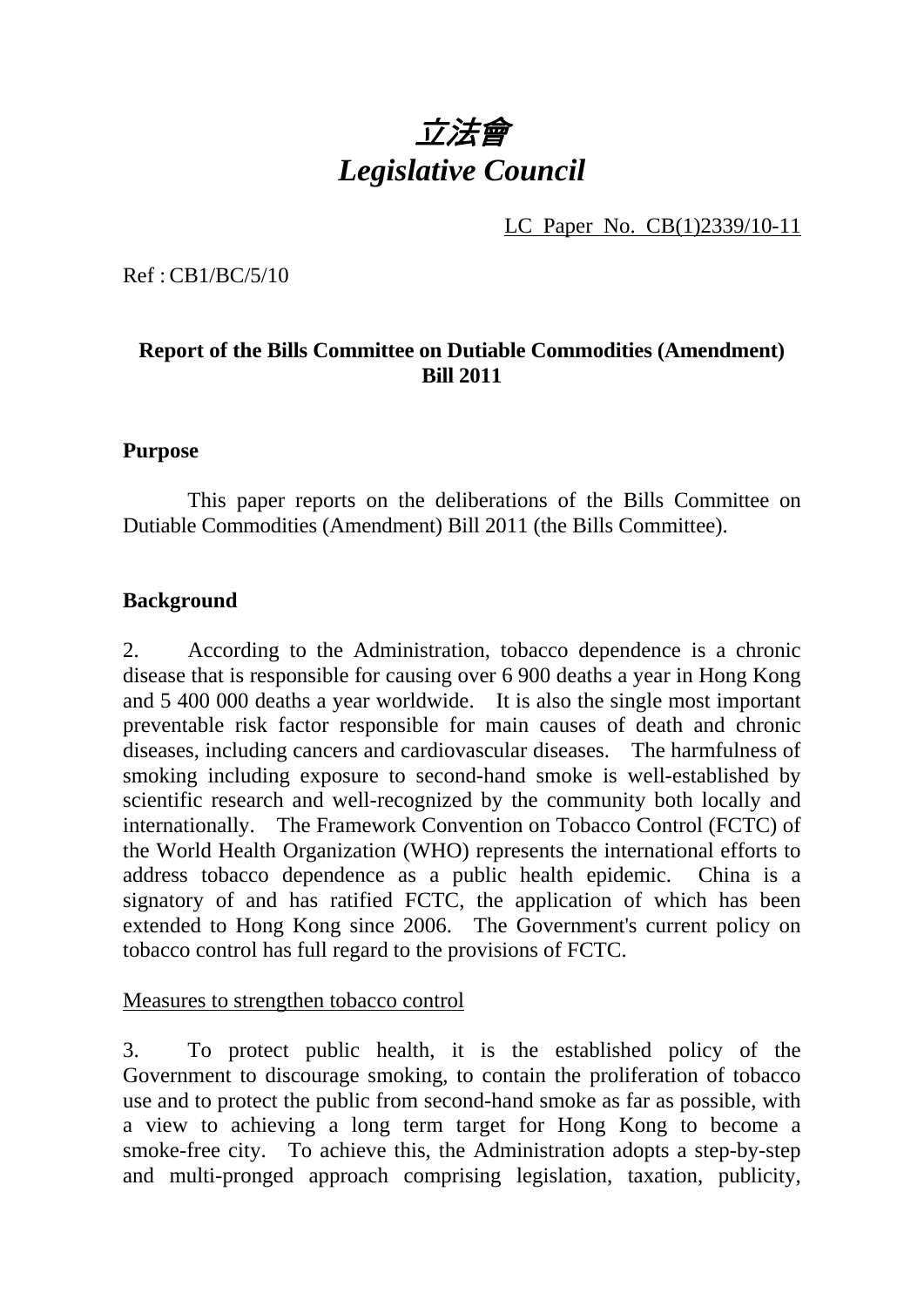education, enforcement, smoking cessation, and increasing tobacco duty progressively, with a view to reducing tobacco consumption and smoking prevalence as well as to prevent the youngsters from picking up smoking.

4. Further to the enactment of the Smoking (Public Health) (Amendment) Ordinance 2006 and the implementation of the smoking ban on 1 January 2007, the Administration has taken a series of measures in a progressive manner to strengthen tobacco control. These measures included –

- (a) effecting new graphic warning and packaging restrictions on tobacco products in October 2007;
- (b) prohibiting the display of tobacco advertisements at retail dealers with two employees or less from 1 November 2007;
- (c) commencing a three-year pilot programme of community-based smoking cessation services based on evidence-based service model in collaboration with a non-government organization in January 2009;
- (d) raising the duty for tobacco products by 50% from 25 February 2009;
- (e) extending smoking ban to the six types of qualified establishment namely bars, clubs, nightclubs, bathhouses, massage establishments, and mahjong and tinkau parlours hitherto exempted from the ban from 1 July 2009;
- (f) implementing the fixed penalty system for smoking offences in accordance with the Fixed Penalty (Smoking Offences) Ordinance (Cap. 600) from 1 September 2009;
- (g) extending smoking ban to the first phase of 48 covered public transport interchanges (PTIs) and bus terminus with superstructures from 1 September 2009;
- (h) effecting the prohibition of tobacco advertisement display at licensed hawker stalls from 1 November 2009;
- (i) commencing a one year pilot programme of smoking cessation services using acupuncture in collaboration with a non-government organization in April 2010;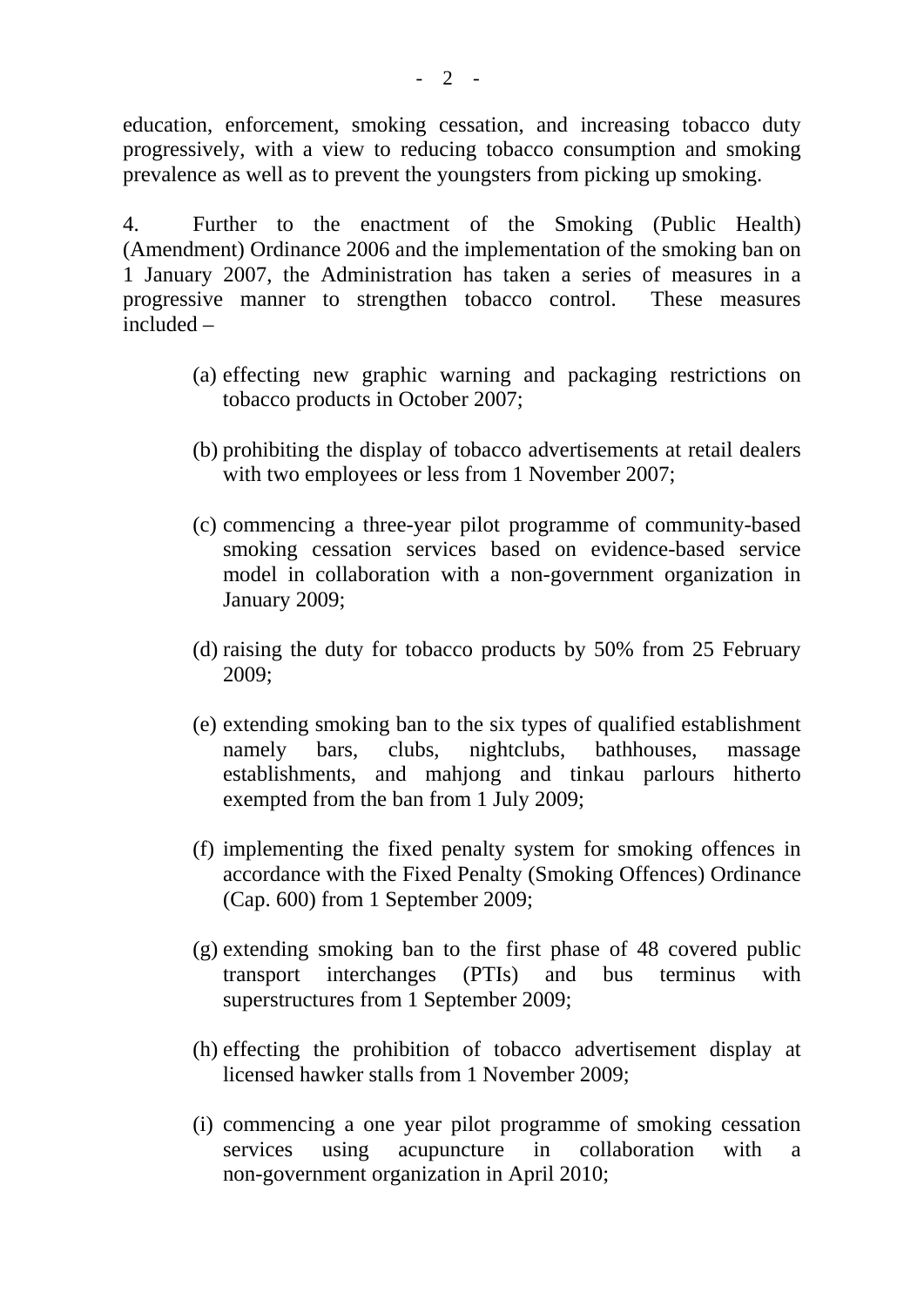- (j) abolishing the duty-free concessions on tobacco products for incoming passengers (except for small quantity for self-consumption) at border entries from 1 August 2010; and
- (k) extending smoking ban to some 130 open-air PTIs from 1 December 2010.

#### Public Revenue Protection (Dutiable Commodities) Order 2011

5. According to the Administration, WHO has made clear that increasing tobacco duties is an effective means of tobacco control. To further protect public health from the harmful effects of tobacco, the Financial Secretary has, in his 2011-2012 Budget, proposed to increase the duty on cigarettes by \$0.5 per stick (by 41.5%). Duties on other tobacco products will also be increased by the same percentage.

6. In order to give immediate effect to increase the duty rates on tobacco, the Chief Executive (CE), after consultation with the Executive Council, made the Public Revenue Protection (Dutiable Commodities) Order 2011 (the Order) under section 2 of the Public Revenue Protection Ordinance (Cap. 120) (PRPO) on 23 February 2011. With a four-month temporary effect, the Order will lapse on 23 June 2011. A bill will have to be introduced and enacted before 23 June 2011 to give retrospective effect for the increase of duty on tobacco.

7. The Order was laid on the table of the Legislative Council (LegCo) on 2 March 2011. A Subcommittee was formed to study the Order. The scrutiny period of the Order was extended to 4 May 2011. At the Council meeting on 4 May 2011, Hon Albert CHAN and Hon Vincent FANG moved a motion to repeal the Order, but the motion was negatived. The Order remains in effect.

#### **The Bill**

8. The Bill was introduced into LegCo on 13 April 2011. The Bill seeks to -

> (a) amend Part II of Schedule 1 to the Dutiable Commodities Ordinance to increase the rates of duty on various types of tobacco by 41.5%; and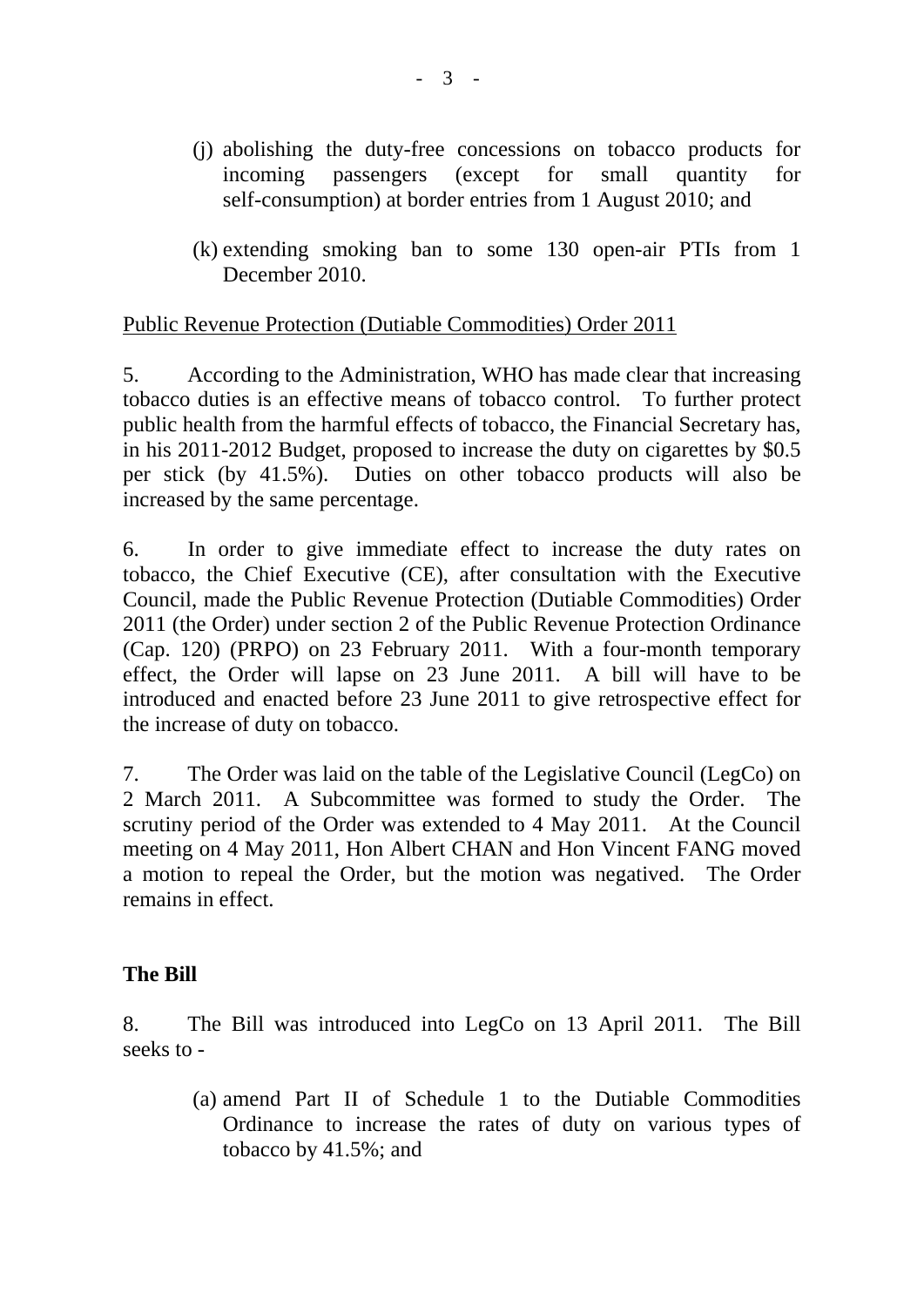# (b) bring the Bill into operation with retrospective effect from 11 a.m. on 23 February 2011 as the Order took effect from that time.

A summary of the proposed rates of duty on various types of tobacco is given as follows –

|     | <b>Tobacco Products</b>         | Existing rates | Proposed rates |
|-----|---------------------------------|----------------|----------------|
|     |                                 |                |                |
|     |                                 |                |                |
| (a) | for each 1 000 cigarettes       | 1,206          | 1,706          |
| (b  | cigars                          | 1,553/kg       | 2,197/kg       |
| (c) | Chinese prepared tobacco        | 296/kg         | 419/kg         |
|     | all other manufactured tobacco  | 1,461/kg       | 2,067/kg       |
|     | except tobacco intended for the |                |                |
|     | manufacture of cigarettes       |                |                |

# **The Bills Committee**

9. At the House Committee meeting on 15 April 2011, Members agreed to form a Bills Committee to study the Bill. The membership list of the Bills Committee is in **Appendix**. Under the chairmanship of Dr Hon Joseph LEE Kok-long, the Bills Committee has held two meetings with the Administration.

# **Deliberations of the Bills Committee**

10. The Bills Committee generally support the Bill to increase the rates of tobacco duty as a measure to protect public health. In the course of deliberation, the Bills Committee has taken note of the information provided to and discussion at the Subcommittee. Similar to the issues raised at the Subcommittee, members of the Bills Committee have expressed concern about the justifications for tobacco duty increase, the adequacy of the smoking cessation services, the impact on tobacco duty increase on illicit cigarette activities and the livelihood of newspaper hawkers.

#### Justifications for tobacco duty increase

11. Some members including Hon Vincent FANG and Hon WONG Ting-kwong have questioned the justifications for raising the tobacco duty and criticized the Administration for failing to seriously examine the social and economic impacts before introducing the proposed duty increase. Hon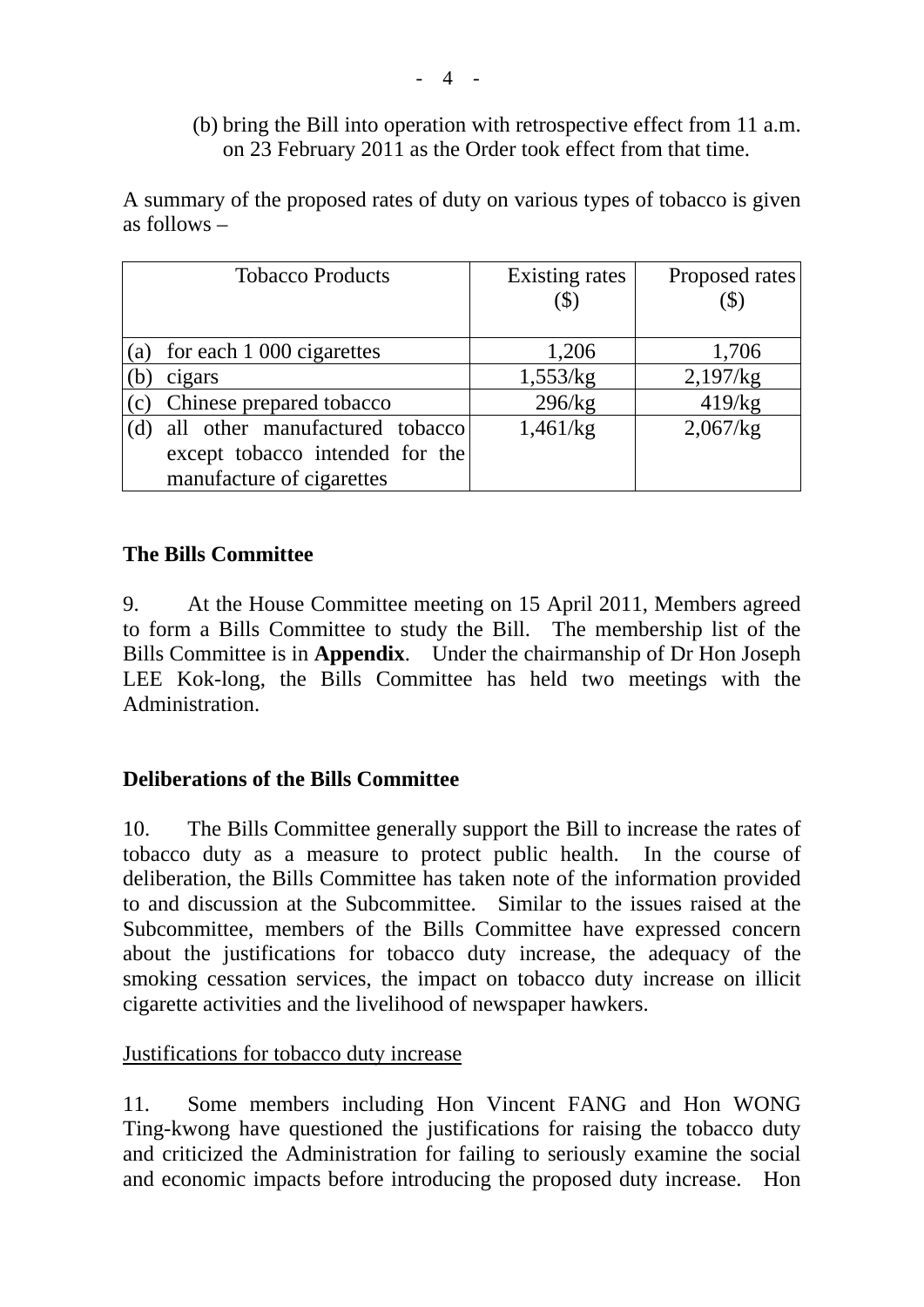CHAN Kam-lam has also opined that the duty increase could only achieve short-term effect in reducing tobacco consumption and smoking prevalence.

12. The Administration has advised that it is well established internationally and empirically that tobacco price has a strong inverse correlation with tobacco consumption. The World Bank's findings in 1999 indicated that, on average, a price increase of 10% on a pack of cigarettes is expected to reduce demand for cigarettes by about 4% in high-income countries, and by about 8% in low and middle-income countries. The US Centre for Disease Control Taskforce on Community Preventive Services also recommends increasing the unit price for tobacco on the basis of strong evidence of effectiveness in reducing tobacco use initiation among adolescents and young adults. According to the studies conducted by the Taskforce on adolescents aged 13 to 18 years old, a median decrease that ranged from 2.3% to 3.7% in tobacco use was noted for every 10% increase in product price.

13. As regards the situation in Hong Kong, the Administration has advised that since the early 1980s, tobacco duty has been increased many times at a rate as high as 100% to 300%. Through successive tobacco duty increases, together with progressive tobacco control efforts on various fronts, cigarette consumption has been on a general trend of decline and smoking prevalence has gradually declined from 23.3% in early 1982 to 12.0% in end 2009. Between early 2008 and end 2009, household surveys conducted by the Census and Statistics Department showed that overall smoking prevalence remained broadly at the same level (at 11.8% and 12.0% respectively, with the difference within the bounds of statistical fluctuations), while average daily cigarette consumption among smokers showed a slight drop from 13.9 to 13.7 sticks per day. The percentage of daily cigarette smokers in the younger age groups declined substantially by more than 10% (i.e. from 2.4% to 1.8% for age 15 to 19, and from 12.2% to 11.0% for age 20 to 29). This is in line with the findings of WHO that tobacco tax is an effective way to curb tobacco use, especially among young people and those who are more price sensitive. According to a territory-wide school-based study conducted by the School of Public Health of The University of Hong Kong, the 50% increase in tobacco duty in 2009 had resulted in a drop of 51% (from 6.9% in 2008 to 3.4% in 2010) in adolescent smoking in Hong Kong. This indicates that the duty increase could prevent 13 452 adolescents from smoking and hence at least 6 726 future deaths caused by tobacco-induced diseases.

14. The Administration has pointed out that Hong Kong's cigarette price and tobacco duty rate is still on the low side when compared with many other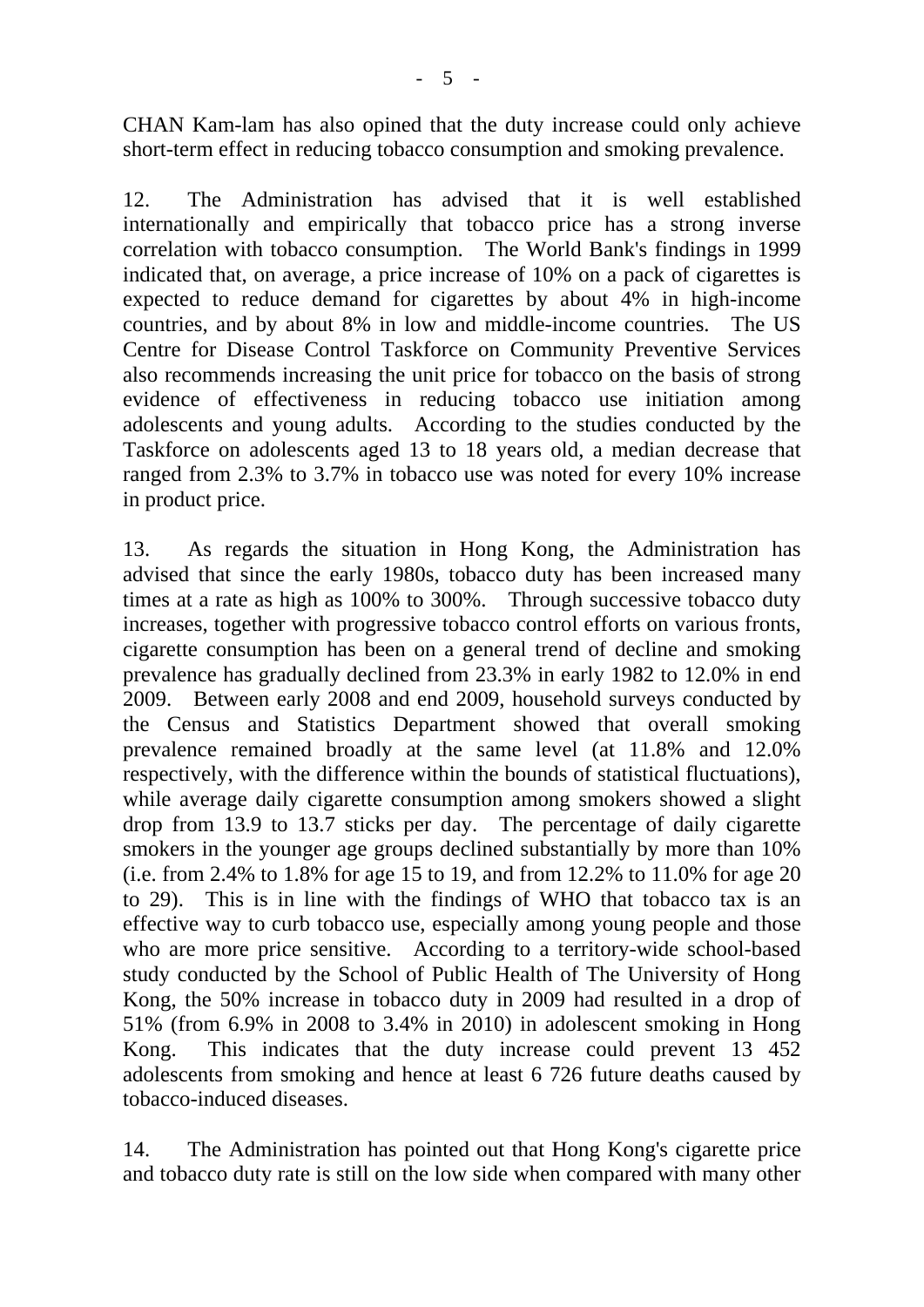advanced economies of similar level of economic development (by per capita GDP). Following the latest proposed increase in tobacco duty, the proportion of duty rate in the retail price in Hong Kong ranked  $15<sup>th</sup>$  among the 20 major advanced economies with per capita similar to or higher than

Hong Kong. In the majority of these advanced economies, the retail price of a pack of cigarettes was between HK\$47 and HK\$88, and the proportion of tobacco duty to cigarette retail price stands mostly above 70%. In Hong Kong, the retail price of a pack of cigarettes is about \$39 before the proposed tobacco duty increase and \$49 after the proposed increase, while the proportion of tobacco duty to retail price stands at about 62% before the proposed increase and 69% after the proposed increase.

15. The Administration has further pointed out that the total annual costs of diseases caused by tobacco, including the annual value of direct medical costs, long term care and productivity loss for both active smoking and passive smoking, amounted to \$5.3 billion in Hong Kong. It is internationally recognized that there is no safe level of smoking or exposure to second-hand smoke. From both the public health and economic points of view, there is a need to continue to strengthen tobacco control including taxation to curb proliferation of tobacco use.

### Smoking cessation services

16. The Bills Committee has noted that the Tobacco Control Office (TCO) of the Department of Health (DH) and the Hospital Authority (HA) have been actively promoting smoking prevention and cessation through the provision of health talks and education programmes, cessation counselling telephone hotline, and smoking cessation services in their respective clinics. Collaborative efforts are also undertaken with non-government organizations, academic institutions and health care professions to promote smoking cessation and provide smoking cessation services to the public.

#### *Publicity and education*

17. Members of the Bills Committee have expressed concern about the effectiveness of the publicity and education efforts currently made to discourage smoking, in particular programmes for students. The Administration has advised that the TCO is responsible for health promotion and smoking cessation programmes. These include general publicity, health education and promotional activities on tobacco control through TV and radio announcements of public interest, outdoor billboard advertisements, internet advertisements, enquiry hotline, promotion campaigns, online games, health education materials and seminars. The aim of these activities is to educate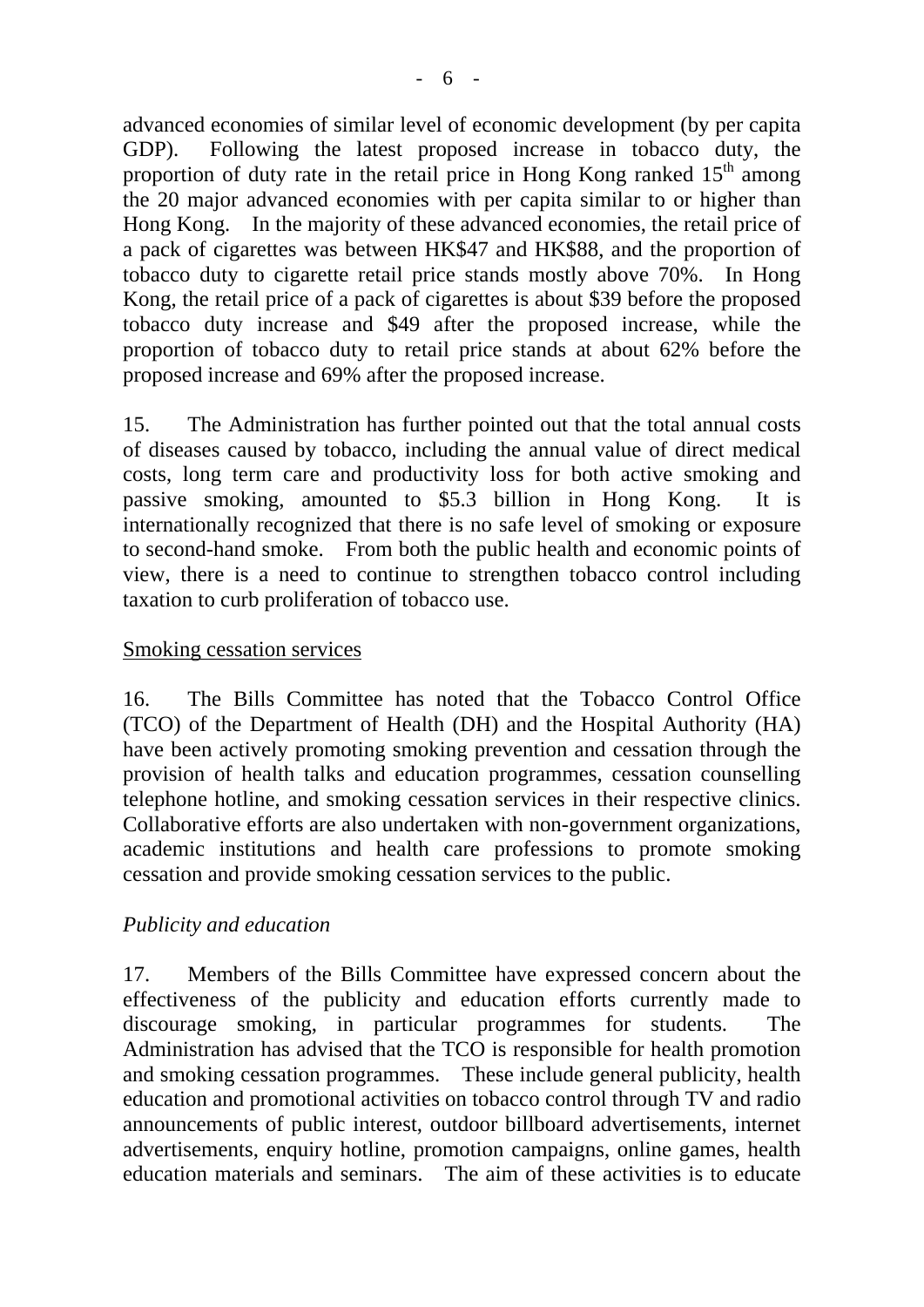the general public on the harmfulness of smoking, to prevent people especially the younger generation from picking up smoking habit, and to encourage smokers to quit smoking.

18. The Administration has also advised that the Hong Kong Council on Smoking and Health (COSH) receives annual funding from DH to focus on promoting smoking cessation and a smoke-free living environment. COSH conducts publicity campaigns to encourage smokers to quit smoking and garner public support for a smoke-free Hong Kong. COSH has also continued its education and publicity efforts at kindergartens, primary and secondary schools through health talks and theatre programmes. The aim is to educate students on the hazards of smoking as well as on how to resist the temptation of smoking and support a smoke-free environment.

# *Hotline and counselling*

19. The Bills Committee has noted that DH operates a Smoking Cessation Hotline to provide general enquiry and counselling on smoking cessation, and coordinates the provision of smoking cessation services in Hong Kong. Clients seeking assistance will be referred to smoking cessation clinics operated by various providers including DH, HA and non-government organizations such as the Tung Wah Group of Hospitals (TWGHs) and Pok Oi Hospital (POH). Through concerted efforts by the Government and non-government organizations, the Smoking Cessation Hotline is widely publicized as a source of information on smoking cessation for smokers.

20. The Bills Committee has also noted that the Smoking Cessation Hotline received 15 500 and 13 800 calls in 2009 and 2010 respectively, which were increased by more than three-fold from 4 335 calls received in 2008. In the first three months of 2011, there were 6 626 calls made to the Hotline, which was 2.8 times of the figure in the previous year. Since the announcement of the proposal to increase tobacco duty by some 40% on 23 February 2011, the Hotline received an average of 189 calls per day in the first week, representing a five-fold increase from the average daily number of calls in 2010. A similar pattern was detected after the increase in tobacco duty in February 2009. This indicates that smokers respond to tobacco duty increase and contemplate quitting smoking.

21. In addition to TCO, various service units in DH, e.g. the Central Health Education Unit, the Tuberculosis & Chest Service, the Elderly Health Service, and the Professional Development and Quality Assurance Service also contribute to the provision of smoking cessation service through their healthy lifestyle programmes and health advice to patients, and also referrals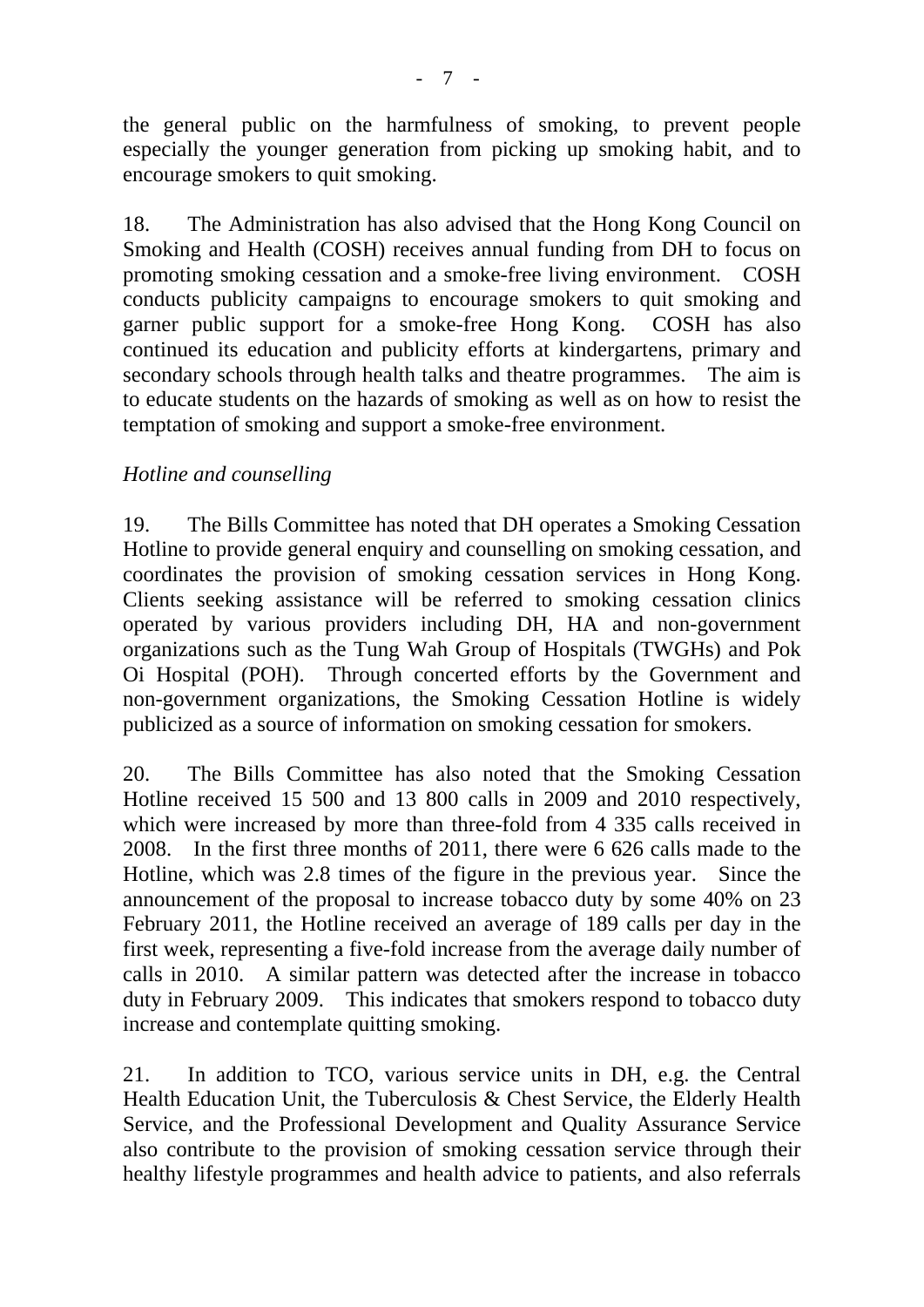for smoking cessation services. Currently, there are 18 clinics under Tuberculosis & Chest Service and 18 centres under Elderly Health Service. In addition, HA operates a telephone service for general enquiry and counselling services. The University of Hong Kong also provides quit-line counselling service for youth and women smokers. Furthermore, health care professionals such as doctors working in the private sector or non-government organizations also provide smoking cessation advisory services in the course of providing health care service to their clients, and smokers are referred to smoking cessation services. Certain health care professional bodies also promote smoking cessation services among their respective health care professions and training support for such services.

#### *Clinic Services*

22. Members of the Bills Committee in general have expressed concern about the adequacy of the current smoking cessation services. They have enquired about the statistics of such services provided by DH, HA and relevant non-governmental organizations as well as the assessments made on the effectiveness of such services. Hon Vincent FANG and Hon WONG Ting-kwong have opined that the Administration should waive all the fees, including registration fees, for such services.

23. According to the Administration, DH operates five smoking cessation clinics (four are targeting civil servants and one for the public), providing individual and group counselling for smokers, and prescription of Nicotine Replacement Therapy (NRT) or other non-NRT medications to manage nicotine dependence. The total enrolment of these smoking cessation clinics was 567 in 2009 and 597 in 2010, representing some 80% increase since 2008. The smoking cessation rate one year after treatment was 29.2% in 2009 which is comparable to the experience in overseas countries. As regards the services provided by HA, there are three full-time and 31 part-time smoking cessation clinics throughout the territory to provide smoking cessation services to the public. Clients are referred either by DH's Smoking Cessation Hotline or by doctors in public hospitals and clinics. Where clinically necessary according to protocol, clients attending HA smoking cessation clinics are prescribed NRT drugs or Varenicline free-of-charge since August 2010. The new cases handled by HA's smoking cessation clinics was 4 156 in 2010, up from 2 109 in 2008 and 2 854 in 2009. The smoking cessation rate one year after treatment was 49.4% in 2009 and 43% in 2010. Under the medical fee waiver mechanisms of DH and HA, patients who are recipients of the Comprehensive Social Security Assistance (CSSA) will have their fees for smoking cessation services waived. Those who are not CSSA recipients but have financial difficulties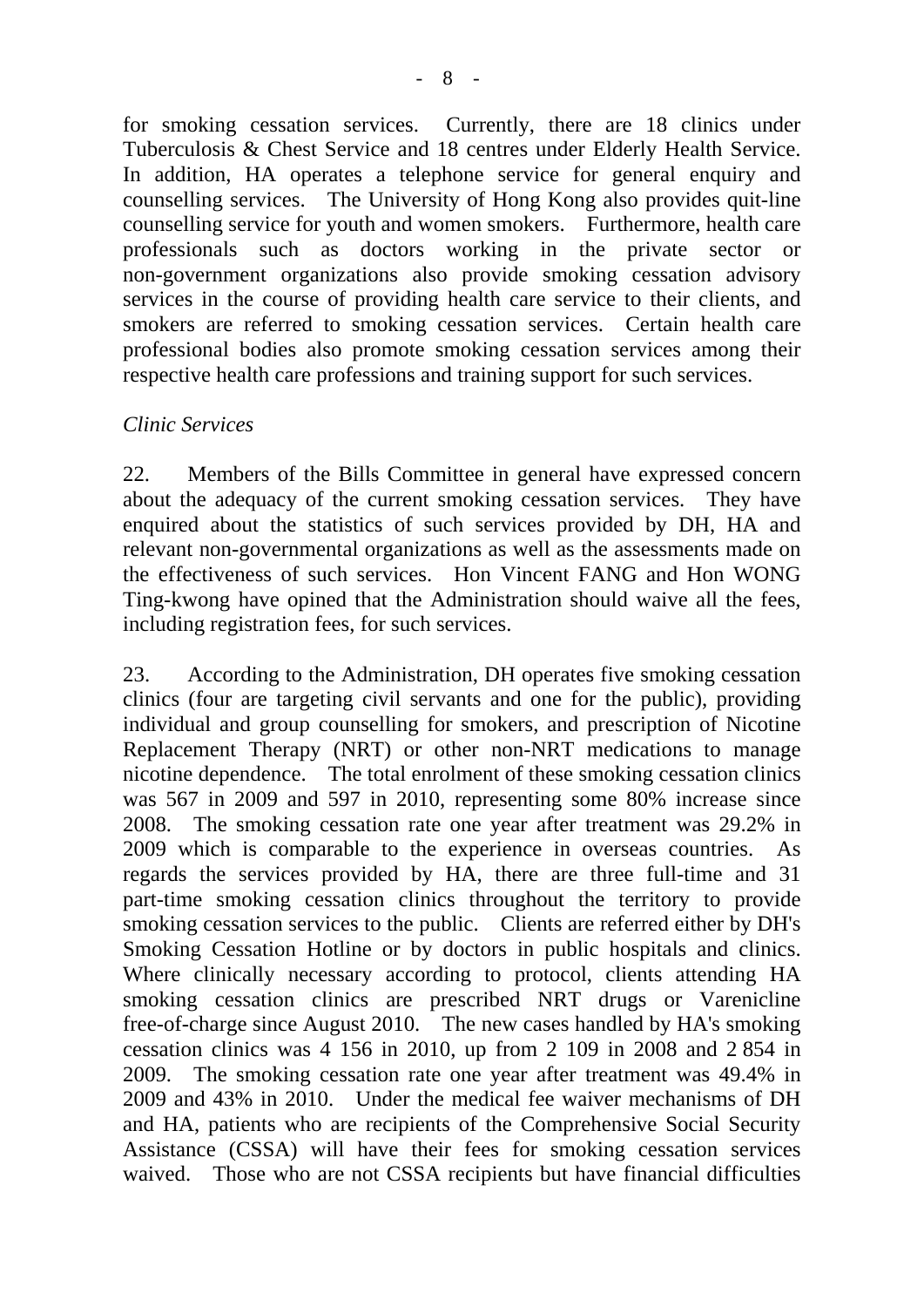to pay their medical fees may apply for waivers to the Medical Social Worker of the Social Welfare Department or at the Medical Social Services Units of public hospitals and clinics.

24. On community efforts in smoking cessation, DH has entered into a funding and service agreement with TWGHs for the provision of a community-based smoking cessation programme which started in January 2009, with a funding of \$5 million and expanded to \$11 million in 2010-2011. The programme covers a comprehensive range of activities and services including smoking cessation service, education for the public, training for health care professionals and research projects. There are currently four centres operating in Wan Chai, Mong Kok, Sha Tin and Tuen Mun to provide free smoking cessation services, and NRT drugs are also prescribed free-of-charge where clinically necessary. The TWGH programme admitted 717 and 1 288 clients in 2009 and 2010 respectively. The smoking cessation rate one year after treatment was 40.3% in 2009, while the figure for 2010 is still being evaluated. DH has also entered into a funding and service agreement with POH with effect from April 2010 for the provision of a smoking cessation pilot programme using acupuncture in Chinese medicine. The programme, with a funding of \$4 million in 2010-2011, covers a comprehensive range of activities and services including smoking cessation service, education for the public and research projects. Free smoking cessation service is provided in 15 mobile clinics of POH serving 70 locations in different districts. A Chinese Medicine Community Health Care Centre at Kwun Tong has been established to support these mobile clinics. The POH programme admitted 1 008 clients last year and its smoking cessation rate is still being evaluated.

25. The Administration has further advised that to gain a better understanding on the need assessment and access to smoking cessation service for new immigrants and ethnic minorities, DH has commissioned the United Christian Nethersole Community Health Service to provide a Pilot Outreach Programme with the aim to facilitate future planning of smoking cessation service for these population groups. The Programme started in November 2010 and the results will be available in late 2011.

#### *Enhancement of smoking cessation services*

26. The Bills Committee has noted that COSH will enhance its efforts to promote a smoke-free culture. It will organize various health promotion activities on the theme of smoking cessation by the mass media and at community levels via collaboration with the District Councils and the Education Bureau. COSH will also launch a recognition scheme and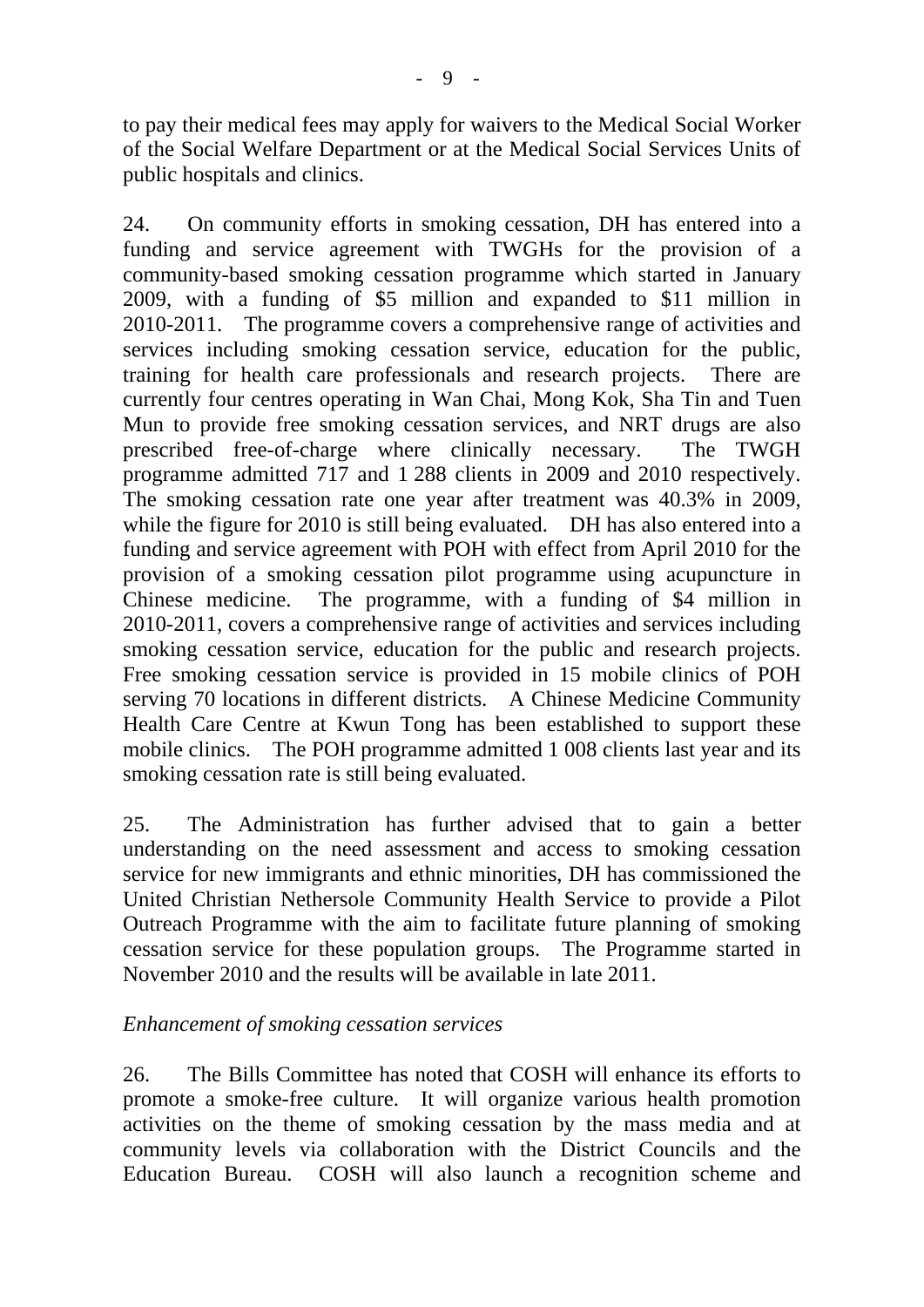identify best practice in the promotion and provision of smoking cessation programmes for employees in the workplaces.

27. Some members of the Bills Committee including Hon Vincent FANG have noted that the tobacco duty increase is proposed as a measure to protect public health instead of raising revenue. As such, they have expressed concern about the adequacy of the allocation of resources for smoking cessation and whether the additional tax revenue from tobacco duty will be used for smoking cessation services. The Administration has advised that similar to other tax revenues, the revenues from tobacco duty will be credited to the General Revenue Account. The Administration will make appropriate allocation of resources based on actual requirements.

28. The Administration has pointed out that more financial resources have been made available for areas of work in relation to tobacco control in recent years. Together with the subvention to COSH and other non-government organizations, TCO's expenditure for tobacco control has increased from \$35.8 million in 2008-2009 to \$76.7 million in 2011-2012, representing 114% increase over a period of four years. This has yet to take into account expenditure on smoking cessation by HA for which the Administration has no separate breakdown. In 2011-2012, the total expenditure of TCO is estimated to amount to \$113.3 million, including \$36.6 million on enforcement. There will also be 107 officers in DH responsible for enforcing the legislation and 14 officers in the provision of health education and cessation service.

29. As for DH, it will also strengthen efforts on smoking prevention and cessation with the additional \$21 million funding allocated in 2011-2012. However, due to constraints of manpower, venues and space, it is difficult to expand the smoking cessation services operated by DH, and the current direction is to expand such services by non-government agencies. These will include scaling up the existing community-based cessation services provided by TWGHs and POH. The targeted clients receiving smoking cessation service of TWGHs will be increased from 1 400 to 3 000 smokers per year, while that of POH will be increased from 1 200 to 2 000 smokers per year under the new funding and service agreement. DH will also enhance smoking cessation service for young smokers by commissioning a non-government agency to operate a youth-oriented quit-line with trained peer counsellors, building on the experience of the quit-line services operated by the School of Nursing of the University of Hong Kong. DH will further collaborate with two other non-government organizations to run school-based programmes, including health talks and theatre programme, to prevent students from picking up the smoking habit. In addition, DH will provide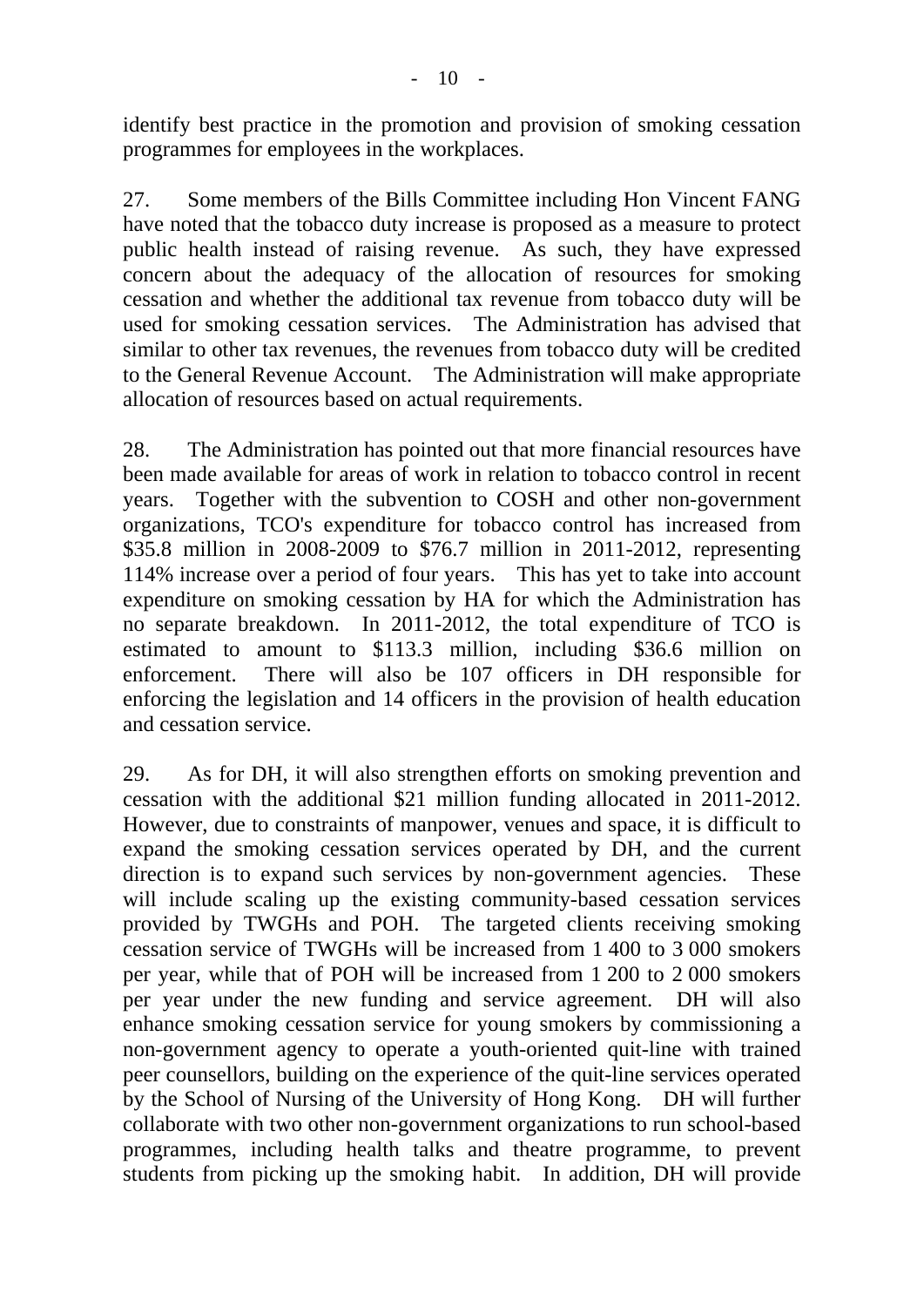training for health care professionals for the provision of smoking cessation service in the community as well as to conduct researches on smoking related issues.

30. As for HA, an additional \$19.6 million will be earmarked to enhance its services for smoking cessation in primary care. These services will target chronic disease patients who are smokers using the chronic care model in primary care setting. The focus is to improve disease management and complication prevention through smoking cessation interventions including face-to-face behavioural support, telephone counselling, and pharmacotherapy.

# Impact on tobacco duty increase on illicit cigarette activities

31. Some members of the Bills Committee including Hon Vincent FANG and Hon WONG Ting-kwong consider that the tobacco duty increase will prompt smokers to switch to consuming illicit cigarettes, making the smuggling activities of illicit cigarettes more rampant. They urge the Administration to deploy sufficient manpower and resources to enhance enforcement against illicit cigarette activities, in particular street peddling through distribution of leaflets in residential areas and telephone order.

32. The Administration has advised that the Customs and Excise Department (C&ED) has been taking robust enforcement actions against illicit cigarette activities. In 2009, C&ED cracked a total of 8 419 illicit cigarette cases, representing an increase of approximately 67% over 5 030 cases in 2008. Illicit cigarette seizures dropped by approximately 19% from 75 million sticks in 2008 to 61 million sticks in 2009. In 2010, C&ED detected a total of 6 308 illicit cigarette cases at various control points and at street level, representing a drop of approximately 25% compared to the figure in 2009. A total of 76 million sticks of smuggled cigarettes were seized, including some 29 million sticks of illicit cigarettes seized in cross-boundary transshipment cases. The actual cigarette seizures in connection with local illicit cigarette activities stood at 47 million sticks, representing a drop of approximately 20% compared to 2009. With the intensified actions of C&ED, such unlawful activities have reduced in scale and magnitude. According to C&ED's intelligence analysis and observation, there is no sign that these activities have become more rampant.

33. The Administration has further advised that in 2003, C&ED set up an Anti-Illicit-Cigarette Investigation Division with an establishment of 35 officers, including 1 Assistant Superintendent, 2 Senior Inspectors, 4 Inspectors, 4 Senior Customs Officers and 24 Customs Officers, dedicated to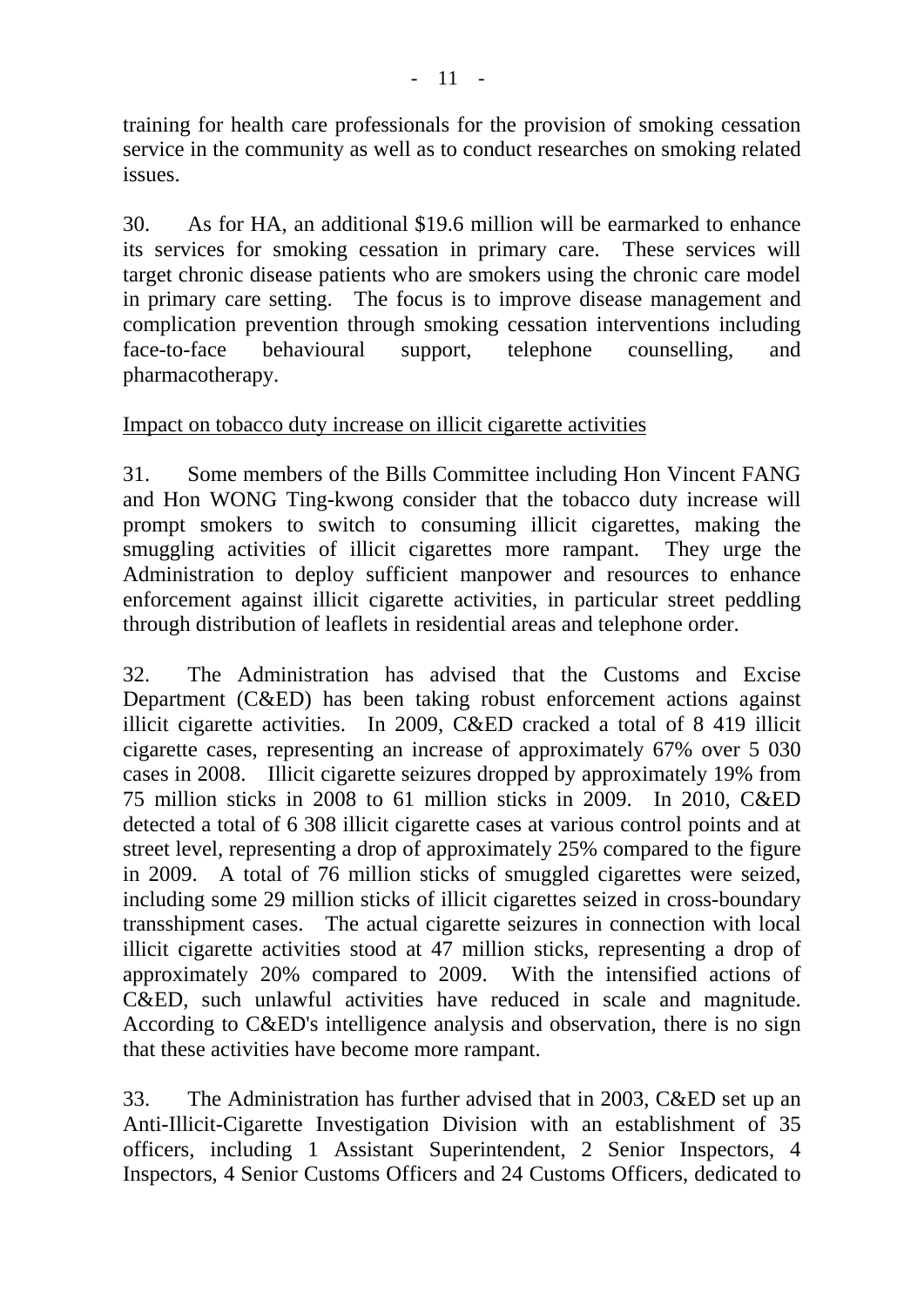combating illicit cigarette activities. In March 2009, C&ED formed a 13-person task force to take focused action against telephone ordering of illicit cigarettes. Since the new tobacco duty rates as announced in the Budget came into effect on 23 February 2011, C&ED has redeployed 60 officers to closely monitor illicit cigarette activities at various control points and at street level. The total quantity of illicit cigarettes seized in January to March 2011 has increased 175% compared with the same period in 2010. C&ED will continue to work closely with the Mainland and strengthen intelligence collection to combat cross-boundary cigarette smuggling activities by interdicting the inflow of illicit cigarettes at source. At street level, actions will also be strengthened, including conducting raids targeting at black spots for illicit cigarette storage, smuggling, distribution peddling as well as mounting "undercover" operations against illicit cigarette peddling through telephone order. Random checks on incoming persons at control points will also be stepped up to prevent "couriers" from smuggling in illicit cigarettes by means of the "ants moving home" tactics. If necessary, additional resources and manpower will be deployed to support anti-illicit cigarette enforcement and large scale raiding operations.

#### Impact on newspaper hawkers

34. Members of the Bills Committee have expressed grave concern about the impact of the increase in tobacco duty on the livelihood of people working in the tobacco industry, particularly newspaper hawkers who are suffering from decreased income as a result of the drop in the sale of duty-paid cigarettes. Members have asked whether the Administration had assessed the business environment of these hawkers after the last tobacco duty increase in 2009. Hon Vincent FANG has asked the Administration to formulate new measures to enhance the business of newspaper hawkers after the tobacco duty increase in February 2011. Hon Alan LEONG has also relayed the request from newspaper hawkers that the Administration should relax the licensed newspaper hawker policy to allow them to display advertisements at their stalls.

35. The Administration has advised that it is mindful of the potential impact of tobacco control in general, and of tobacco duty in particular, on cigarette sale and in turn the business of newspaper hawkers. After the last tobacco duty increase in 2009, the Administration had engaged the trade and explored possible ways to help improve their business environment. The Food and Environmental Hygiene Department (FEHD), having consulted the trade, expanded in 2009 the commodity list of licensed newspaper hawkers by including four more types of items, namely bottled distilled water, lai-see packets, trinkets and cell phone cards, on top of the eight approved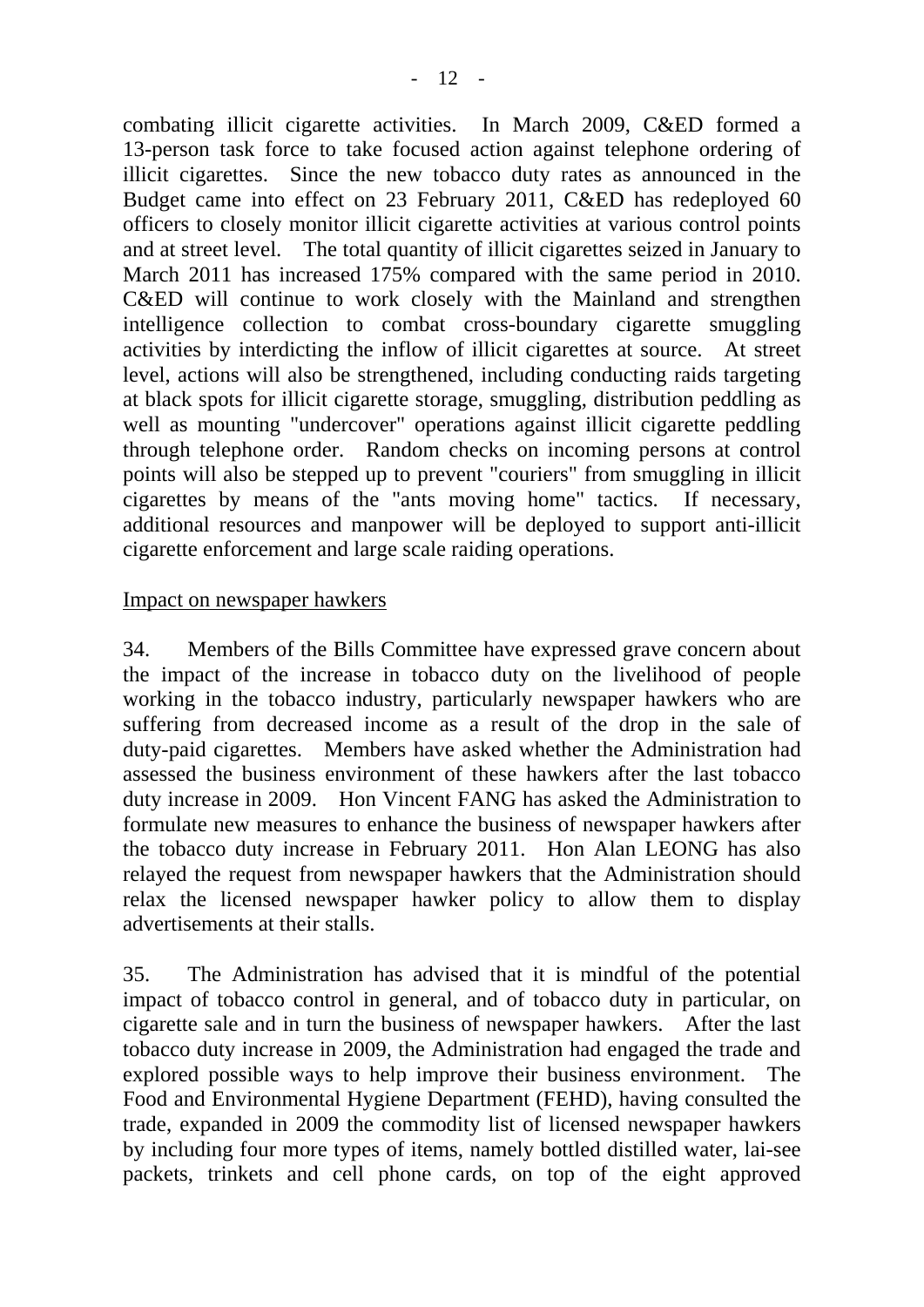commodities (i.e. tissue paper, cigarettes, cigarette lighters, sweets, chewing gums, preserved fruits, battery cells and pens). FEHD also relaxed the restriction on the total space used for the sale of additional commodities to not more than 50%. FEHD further endorsed these hawkers to display within the confines of their stalls advertisements related to the commodities permitted for sale under the license. According to FEHD, these hawkers were generally satisfied with the arrangements.

36. As regards the request of licensed newspaper hawkers, the Administration has advised that the display of advertisements other than those related to the commodities permitted for sale is in breach of the licensed newspaper hawker policy. It may also cause inconvenience to the shops nearby as many of the newspaper stalls are located in busy commercial districts.Nevertheless, the Administration remains open to explore with these hawkers possible ways to help them adjust to the changes in their business environment. FEHD will continue to maintain its dialogue with the hawker representatives in this regard.

# **Committee Stage amendments**

37. The Administration and the Bills Committee have not proposed any Committee Stage amendments (CSAs) to the Bill. Hon Mrs Regina IP has indicated that she intends to move a CSA to reduce the proposed rates of duty on various types of tobacco.

#### **Resumption of Second Reading debate on the Bill**

38. The Bills Committee supports the resumption of the Second Reading debate on the Bill at the Council meeting on 15 June 2011.

#### **Consultation with the House Committee**

39. The Bills Committee consulted the House Committee on 27 May 2011 and obtained its support for the Second Reading debate on the Bill to be resumed at the Council meeting on 15 June 2011.

Council Business Division 1 Legislative Council Secretariat 1 June 2011